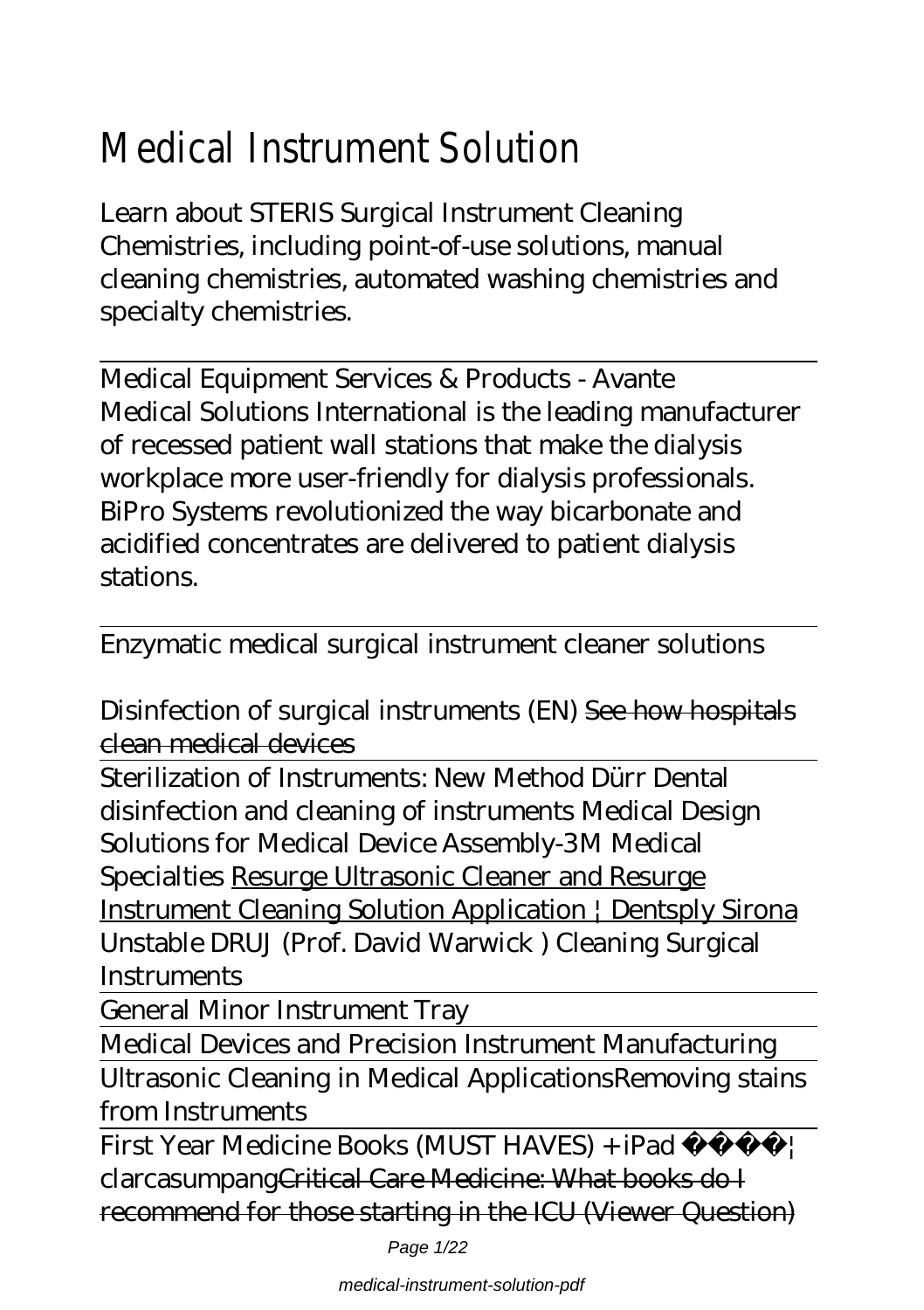medical-instrument-solution-pdf

Ultrasonic cleaning demonstration BEST medical student textbooks for medical school (Preclinical) Anatomy, Physiology and Pathology *Cleaning the Operating Room Between Cases* **Cleaning of Minimally Invasive Surgical Instruments (MIS)** How to clean burnt pans | Ventuno Kitchen Tips How to Clean Instruments Using an Ultrasonic Cleaner Medical Instruments Demonstration **Cleaning and Disinfection MediTray Sterile Processing Solutions for SteriTite Containers | Case Medical Lean Medical Instrument Manufacturing Process in KMC Systems Production Cells** The Atlas Copco Medical Air Plant All Surgical Instruments with their uses *ORLocate - surgical instruments tracking solution* **5 Unbelievable Medical Instruments Ever Used** *Surgical and Obstetric Instruments*

Using eFuses for overvoltage and inrush current protection Medical Instrument Solution

Instrument Wipes. McKesson Medical-Surgical has a wide selection of instrument cleaners and solutions such as cleaning brushes, instrument cleaning solutions, instrument disinfectant, instrument wipes, instrument cleaning kits, and more. Shop our selection of instrument cleaners and solutions from top brands including Sklar, Steris, and our own private label brand, McKesson Brand.

Cleaners and Solutions - McKesson Medical-Surgical Highly concentrated mycobactericidal medical & surgical instrument disinfectant. NOSOPROTECT is a highperformance concentrated solution for the cleaning and disinfection of heat-resistant and heat-sensitive instruments. It is recommended for all surgical instruments (scalpels, drills, curettes, forceps, scissors…) as well as medical examination instruments ( speculum, mirrors tweezers…).

Page 2/22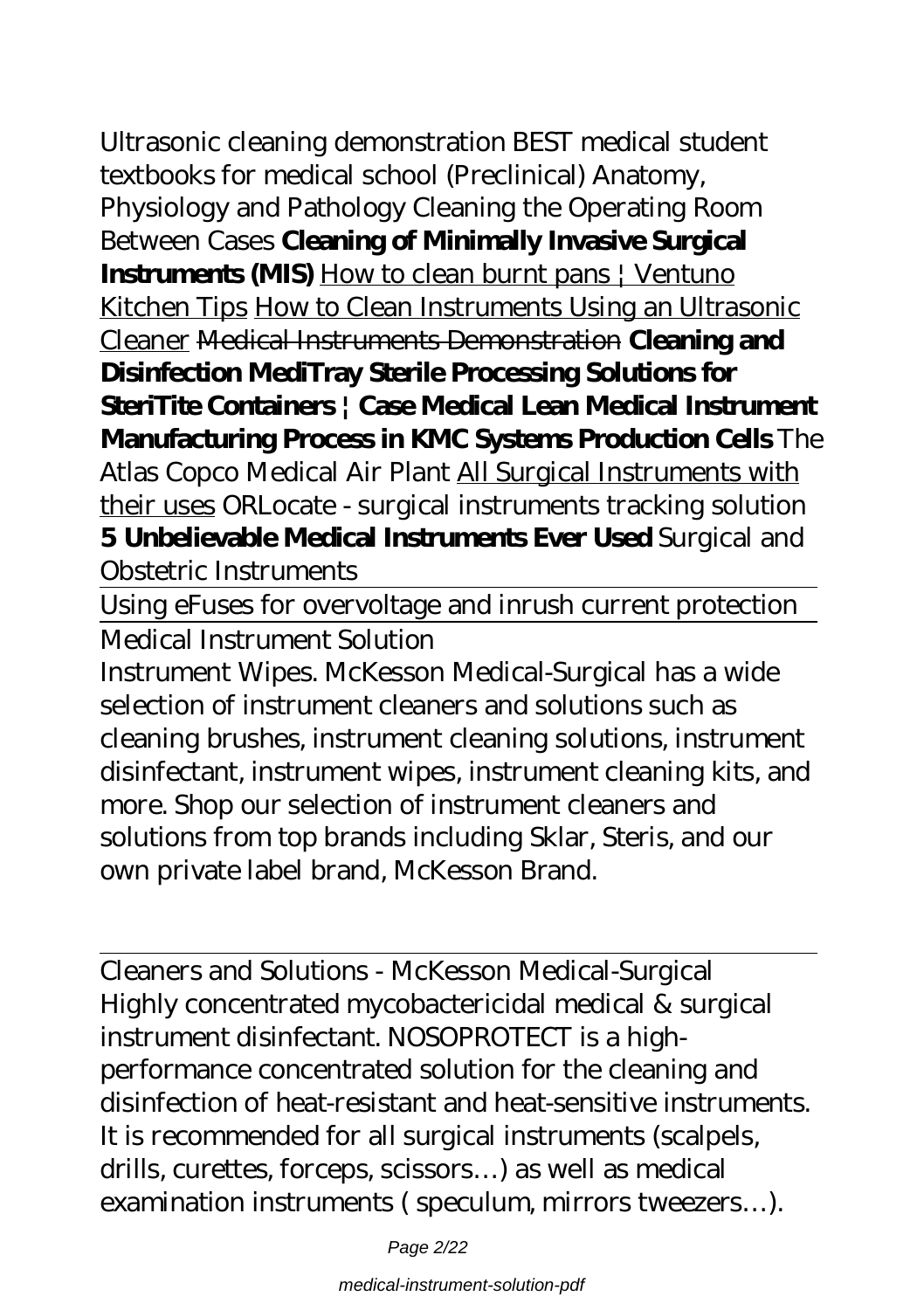Instrument Disinfectants for Hospitals & Clinics – MEDAI KAN

United Medical Equipment Business Solutions Network Inc. is a provider of reliable resources and solutions to fit the everchanging needs of an aging population that includes seniors and veterans, as well as those impacted by the COVID-19 pandemic. Uniquely poised to offer health care across the continuum of care, United Medical Equipment has solutions that …

United Medical Equipment Business Solutions Network Inc ... The ONEcleaner surgical instrument cleaning solution lubricates while it cleans surgical instruments. This delivers more effective cleaning, replaces multiple products, cleans residue free, and cuts costs for reprocessing. The all-in-ONE surgical instrument cleaning detergents clean surgical instruments, utensils, and scopes faster.

Surgical Instrument Cleaning Solutions GE's trophon® EPR High Level Disinfection Solution Henry Schein offers GE's trophon® EPR an automated, high level disinfection of transducers. trophon® EPR is an environmentally friendly, efficient system for the complete high level disinfection of ultrasound transducers.

Sterilization Solution - Henry Schein Medical Medical Equipment Solutions offers everything from power mobility products to catheters, knee braces, colostomy,

Page 3/22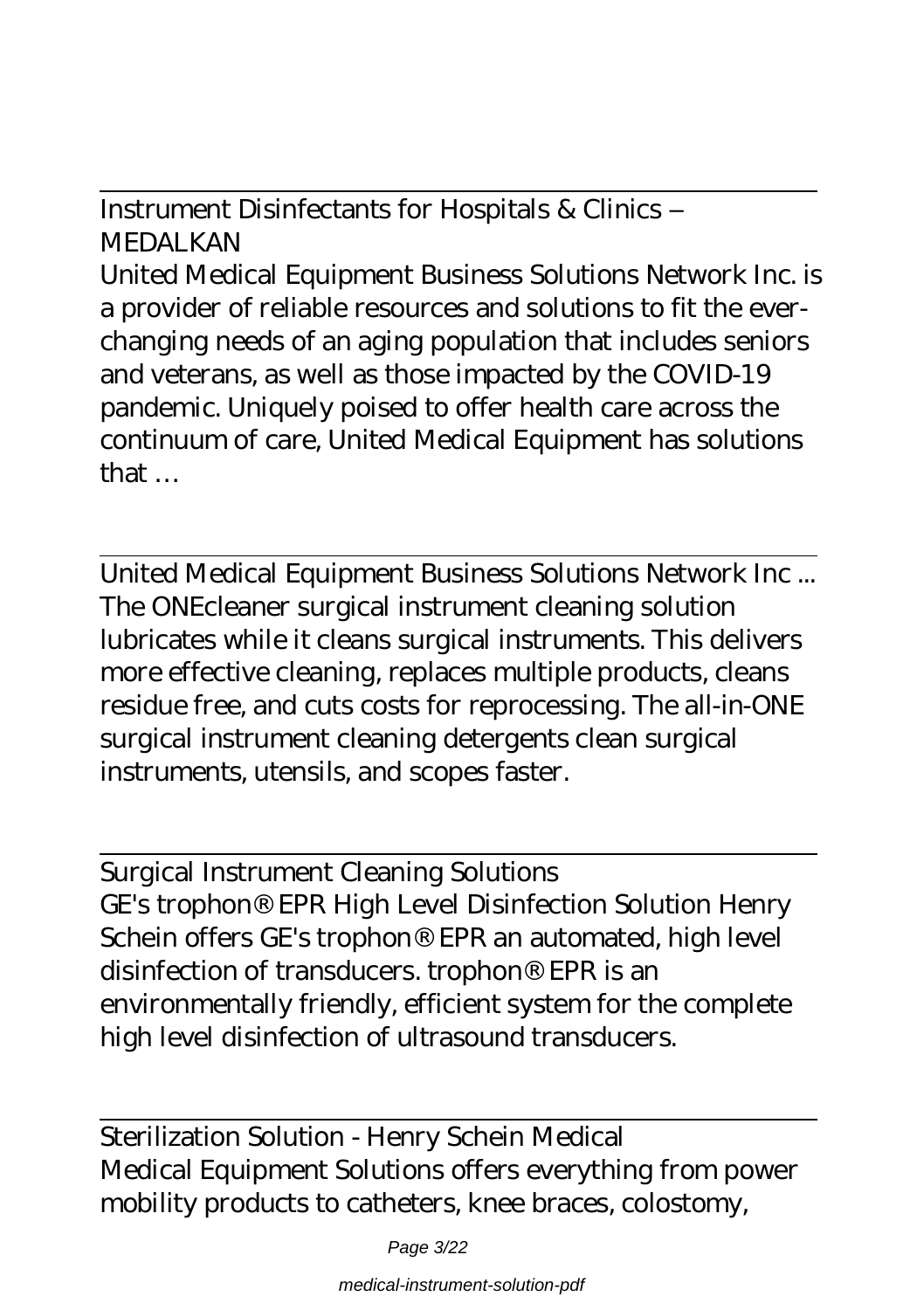oxygen, and respiratory products. If there is any product we cannot provide, our friendly staff will allocate if for you. The easiest way to contact us is to call 305-529-1715 or 888-529-1715. We can accommodate your short and long term rental needs for manual or electric wheelchairs or scooters, as well as hospital beds and oxygen equipment needs.

medical equipment solutions your local power wheelchair ... Avante Patient Monitoring provides hospitals and medical facilities worldwide a reliable source for repair and refurbishment of patient monitoring equipment. Download Our Catalog ISO 13485:2016

Medical Equipment - Avante Health Solutions - Avante ... The ONEcleaner surgical instrument detergent four enzymes break down all forms of bioburden, working with the surgical instrument cleaning detergents during every cleaning treatment. The product dilution rate of.25 to.5 ounces per gallon of diluent can deliver 512 gallons of surgical instrument cleaning detergents.

Enzymatic medical surgical instrument cleaner solutions Chemical solutions can be used to sterilize instruments by soaking in the solution for the required period of time. The chemical agents are peracetic acid, formaldehyde, and gluaraldehyde. When using any of these chemicals, remember to use a well ventilated area with gloves, eye cover, and gowns or aprons for your own protection.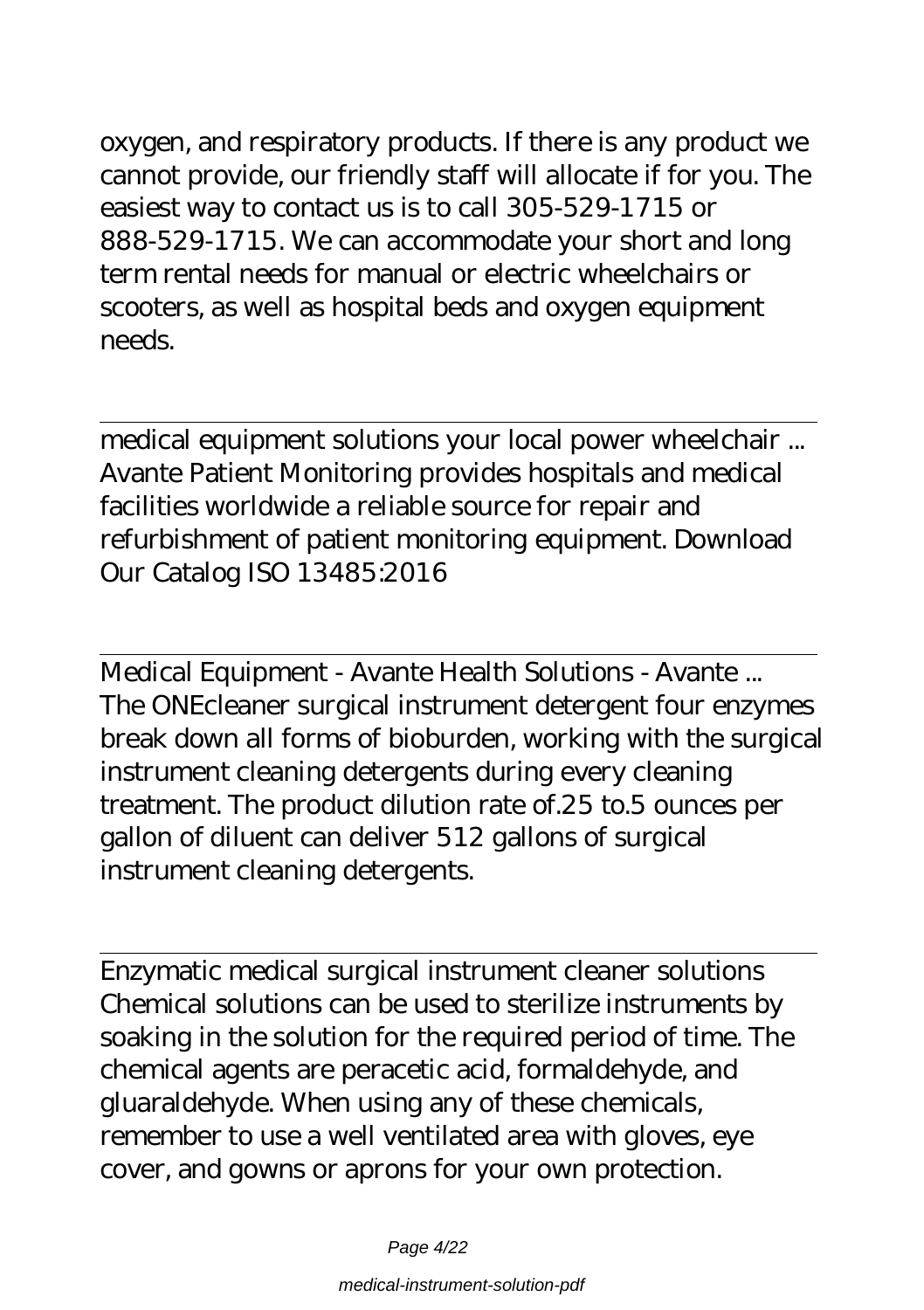6 Ways to Sterilize Medical Instruments - wikiHow Medical Solutions International is the leading manufacturer of recessed patient wall stations that make the dialysis workplace more user-friendly for dialysis professionals. BiPro Systems revolutionized the way bicarbonate and acidified concentrates are delivered to patient dialysis stations.

### Medical Solutions

United Medical Equipment Business Solutions Network Inc. United Medical Equipment Business Solutions Network Inc. is a provider of reliable resources and solutions to fit the everchanging needs of an aging population that includes seniors and veterans, as well as those impacted by the COVID-19 pandemic. Uniquely poised to offer health care across the continuum of […]

United Medical Equipment Business Solutions Network Inc ... Our in-depth medical industry knowledge across fluid control and device assembly provides a competitive advantage to medical equipment manufacturers in all aspects of product development and regulatory compliance. ... Emerson's Engineered Solutions team worked with a medical instrument company to immediately deliver the right pinch valve for ...

Medical Industry | Emerson US Learn about STERIS Surgical Instrument Cleaning Chemistries, including point-of-use solutions, manual

Page 5/22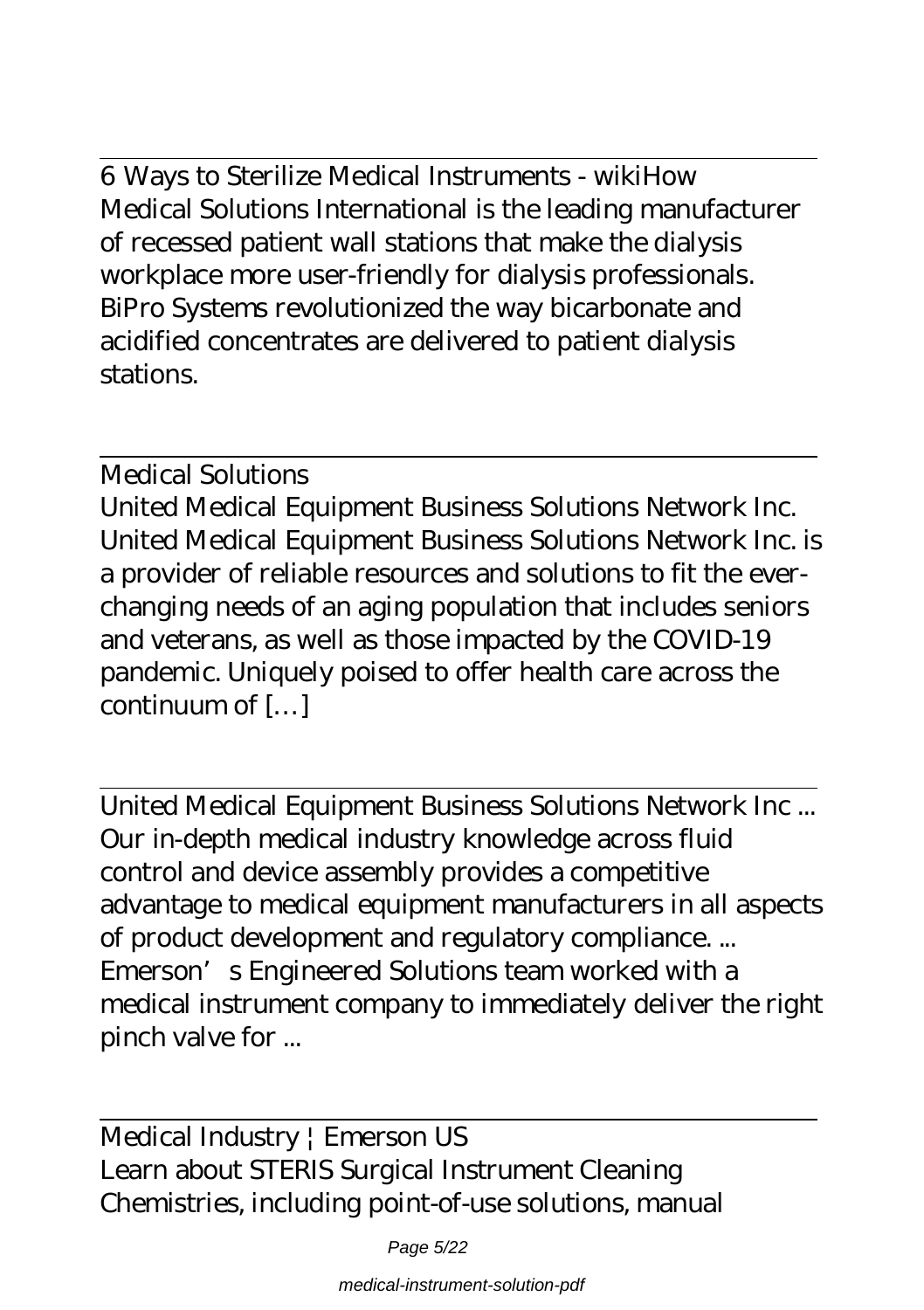cleaning chemistries, automated washing chemistries and specialty chemistries.

Surgical Instrument Cleaning Detergents | STERIS Medical Instrument Solutions, Inc. is an Illinois Corporation filed on April 11, 2006. The company's filing status is listed as Dissolved. The Registered Agent on file for this company is Aaron W Gensheimer and is located at 11 Guth St, East Dundee, IL 60118. The company has 1 principal on record. The principal is Aaron Gensheimer from Dundee IL.

Medical Instrument Solutions, Inc. in East Dundee, IL ... POC instrument and IT solutions delivering quick, accurate and reliable results for critical- and primary-care clinicians and for patients self-monitoring coagulation.

Roche - Products and Solutions Your One Source To Maximize Capital Equipment Performance. Avante Health Solutions is making it easier and more affordable for every hospital, clinic and medical practice to have the very best equipment, supplies and service.

Medical Equipment Services & Products - Avante Solutions can be neutralized by reaction with chemicals such as sodium bisulfite 323, 324 or glycine 325. European authors have suggested that instruments and ventilation therapy equipment should be disinfected by heat rather than by chemicals.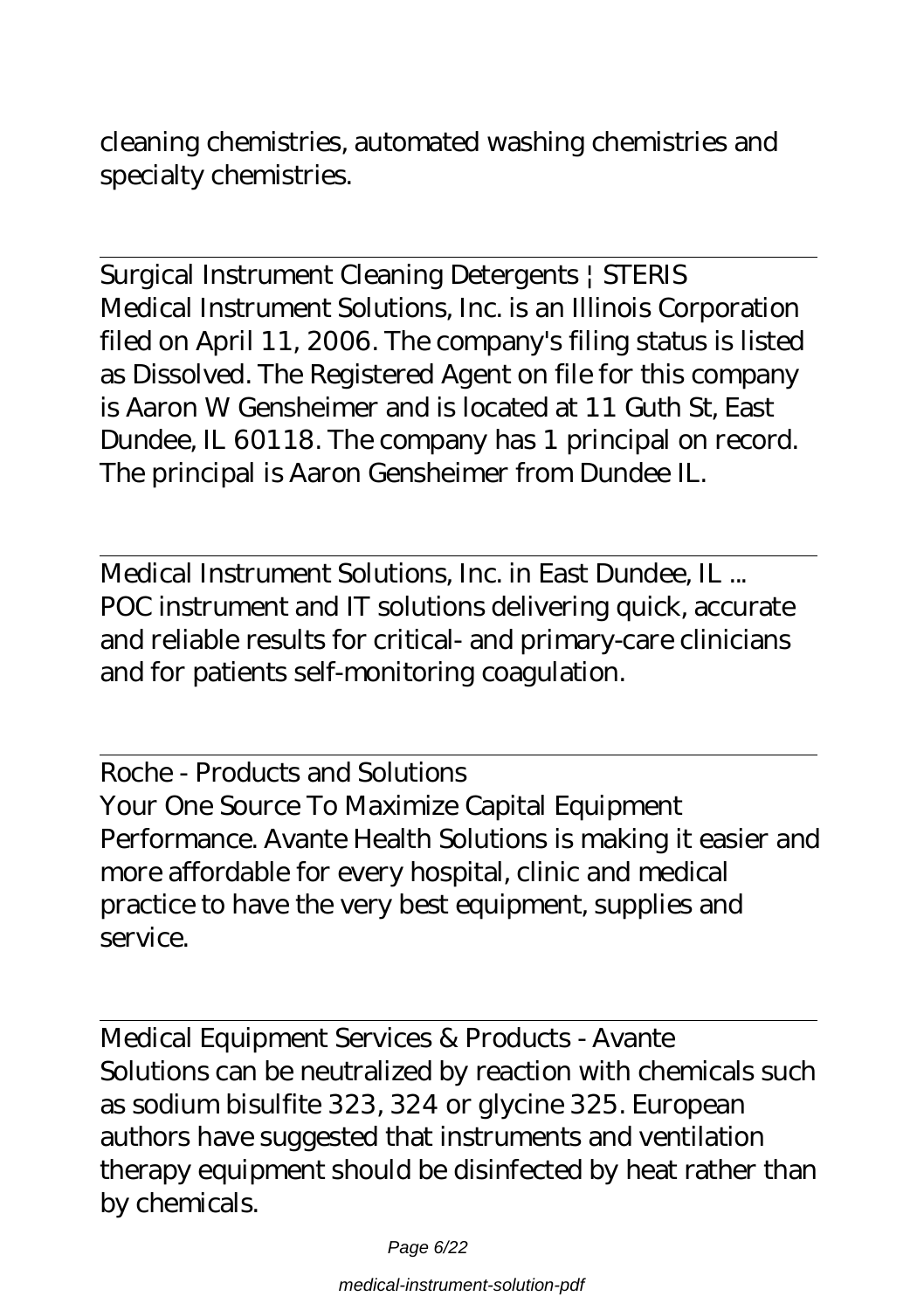Healthcare Equipment | Disinfection & Sterilization ... Explore wholesale home medical equipment and supplies. Surgery center supplies and services. Improve performance in your ambulatory surgery center with top-quality surgical supplies including surgical equipment, custom procedure trays, prescription drugs, IV sets and solutions.

*Disinfection of surgical instruments (EN)* See how hospitals clean medical devices Sterilization of Instruments: New Method Dürr Dental disinfection and cleaning of instruments *Medical Design Solutions for Medical Device Assembly-3M Medical Specialties* Resurge Ultrasonic Cleaner and Resurge Instrument Cleaning Solution Application | Dentsply Sirona *Unstable DRUJ (Prof. David Warwick ) Cleaning Surgical Instruments* General Minor Instrument Tray Medical Devices and Precision Instrument Manufacturing Ultrasonic Cleaning in Medical Applications*Removing stains from Instruments* First Year Medicine Books (MUST HAVES) + iPad ?| clarcasumpang<del>Critical Care</del> Medicine: What books do I recommend for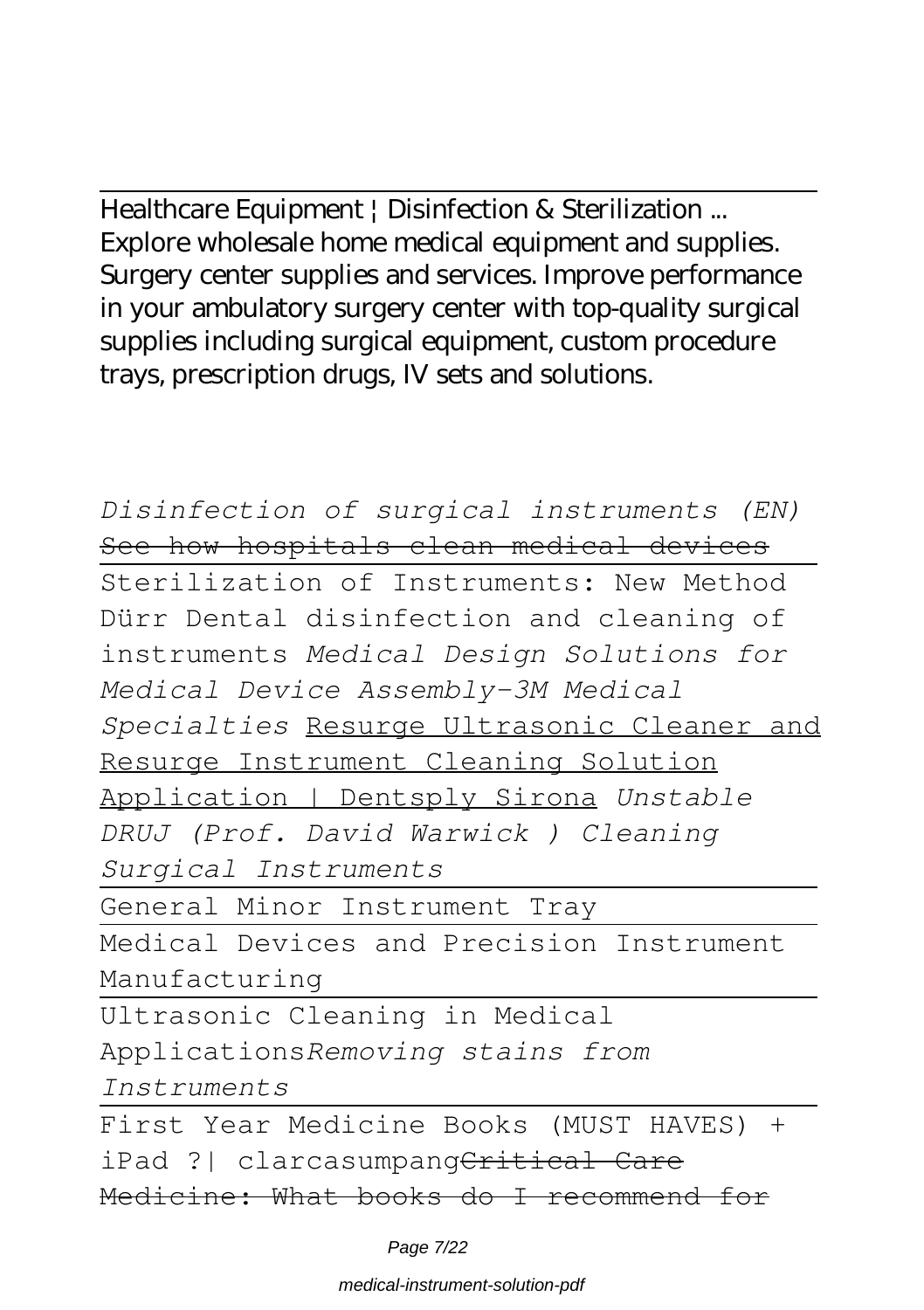# those starting in the ICU (Viewer

Question) Ultrasonic cleaning demonstration BEST medical student textbooks for medical school (Preclinical) Anatomy, Physiology and Pathology *Cleaning the Operating Room Between Cases* **Cleaning of Minimally Invasive Surgical Instruments (MIS)** How to clean burnt pans | Ventuno Kitchen Tips How to Clean Instruments Using an Ultrasonic Cleaner Medical Instruments Demonstration **Cleaning and Disinfection MediTray Sterile Processing Solutions for SteriTite Containers | Case Medical Lean Medical Instrument Manufacturing Process in KMC Systems Production Cells** The Atlas Copco Medical Air Plant All Surgical Instruments with their uses *ORLocate - surgical instruments tracking solution* **5 Unbelievable Medical Instruments Ever Used** *Surgical and Obstetric Instruments* Using eFuses for overvoltage and inrush current protection Medical Instrument Solution Instrument Wipes. McKesson Medical-Surgical has a wide selection of instrument cleaners and solutions such as cleaning brushes, instrument cleaning solutions, instrument disinfectant, instrument wipes, instrument cleaning kits, and more. Shop our selection of Page 8/22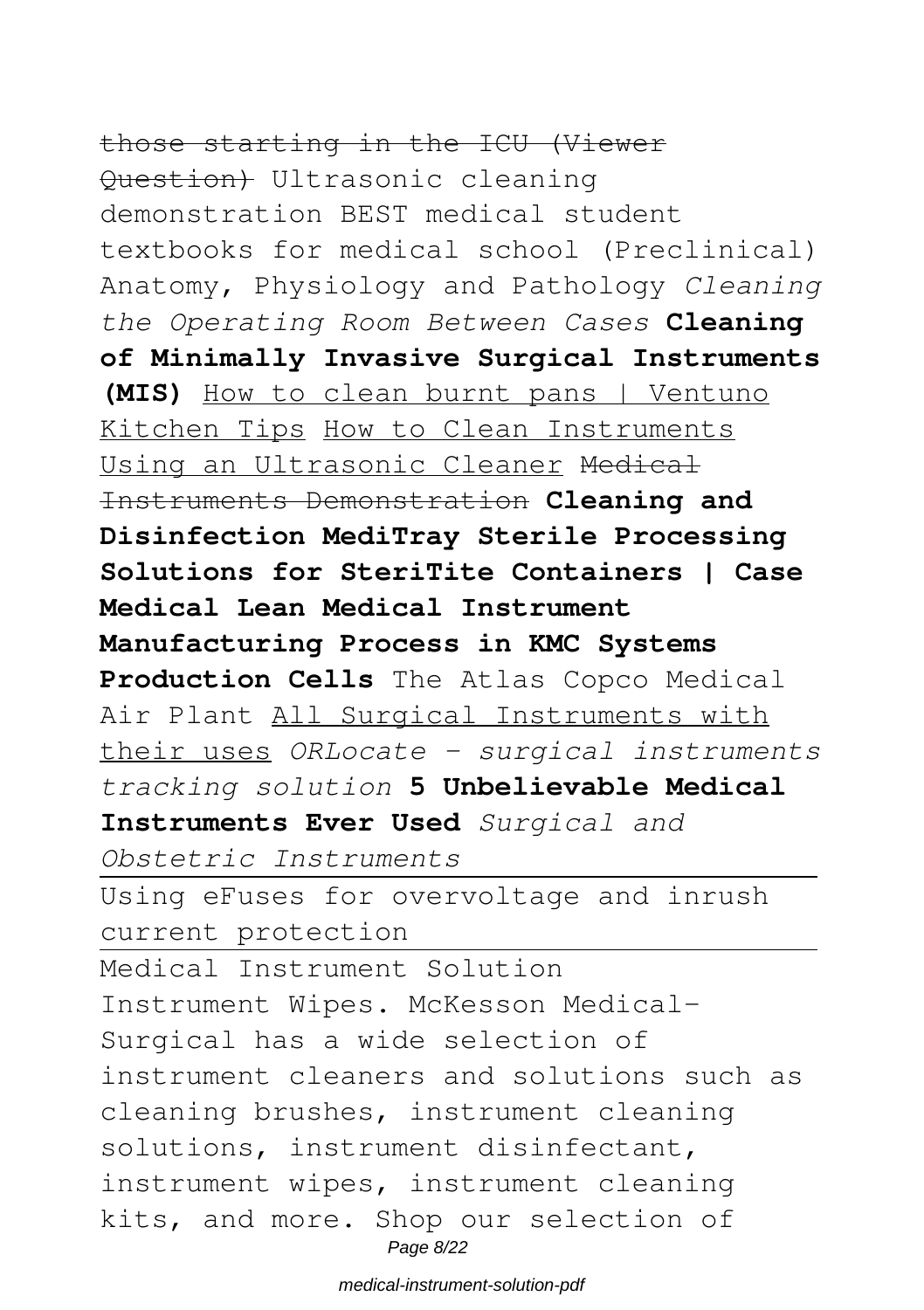# instrument cleaners and solutions from top brands including Sklar, Steris, and our

own private label brand, McKesson Brand.

Cleaners and Solutions - McKesson Medical-Surgical Highly concentrated mycobactericidal medical & surgical instrument disinfectant. NOSOPROTECT is a highperformance concentrated solution for the cleaning and disinfection of heatresistant and heat-sensitive instruments. It is recommended for all surgical instruments (scalpels, drills, curettes, forceps, scissors…) as well as medical examination instruments ( speculum, mirrors tweezers…).

Instrument Disinfectants for Hospitals & Clinics – MEDALKAN United Medical Equipment Business Solutions Network Inc. is a provider of reliable resources and solutions to fit the ever-changing needs of an aging population that includes seniors and veterans, as well as those impacted by the COVID-19 pandemic. Uniquely poised to offer health care across the continuum of care, United Medical Equipment has Page 9/22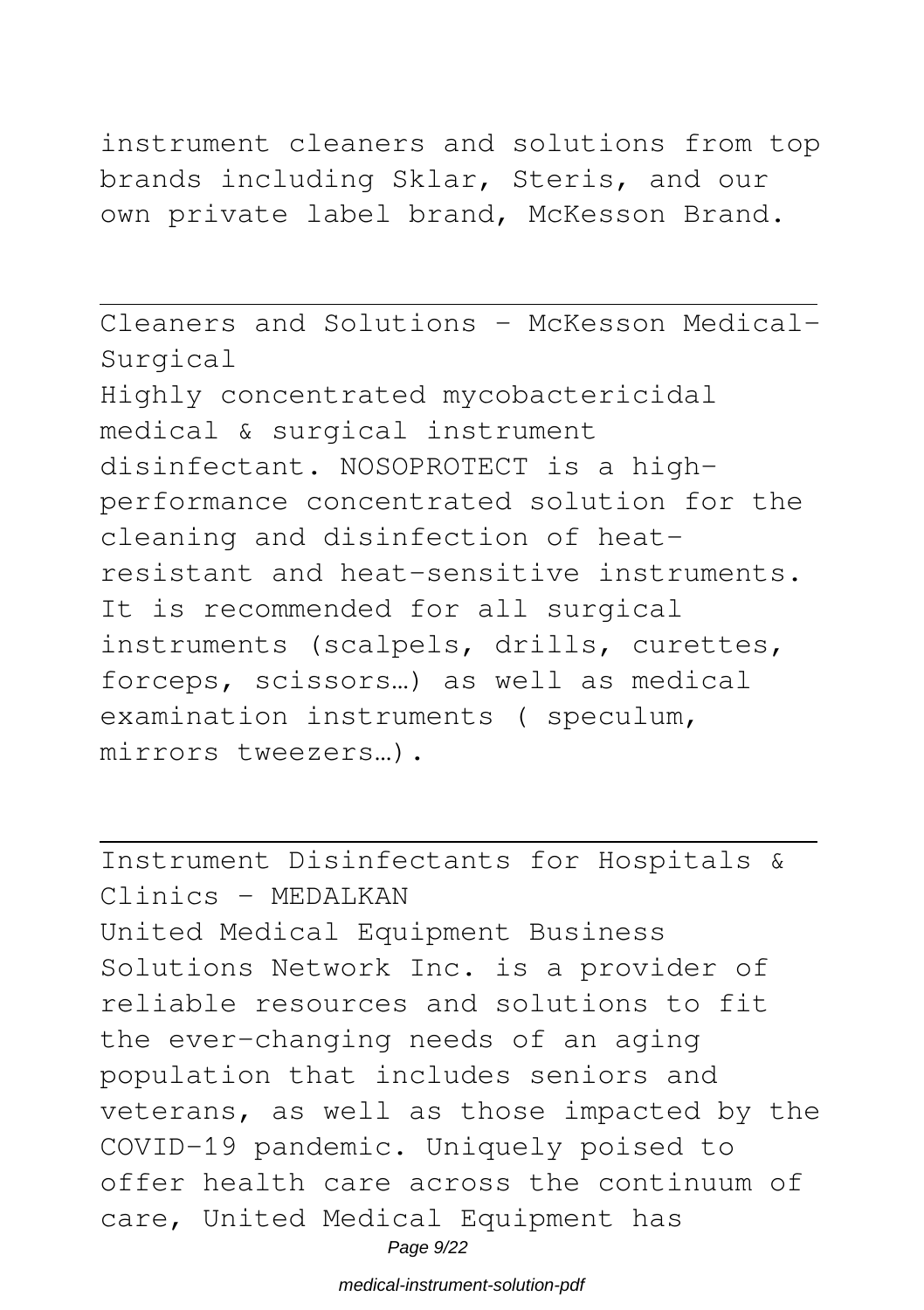solutions that …

United Medical Equipment Business Solutions Network Inc ... The ONEcleaner surgical instrument cleaning solution lubricates while it cleans surgical instruments. This delivers more effective cleaning, replaces multiple products, cleans residue free, and cuts costs for reprocessing. The all-in-ONE surgical instrument cleaning detergents clean surgical instruments, utensils, and scopes faster.

Surgical Instrument Cleaning Solutions GE's trophon® EPR High Level Disinfection Solution Henry Schein offers GE's trophon® EPR an automated, high level disinfection of transducers. trophon® EPR is an environmentally friendly, efficient system for the complete high level disinfection of ultrasound transducers.

Sterilization Solution - Henry Schein Medical Medical Equipment Solutions offers everything from power mobility products to catheters, knee braces, colostomy, oxygen, Page 10/22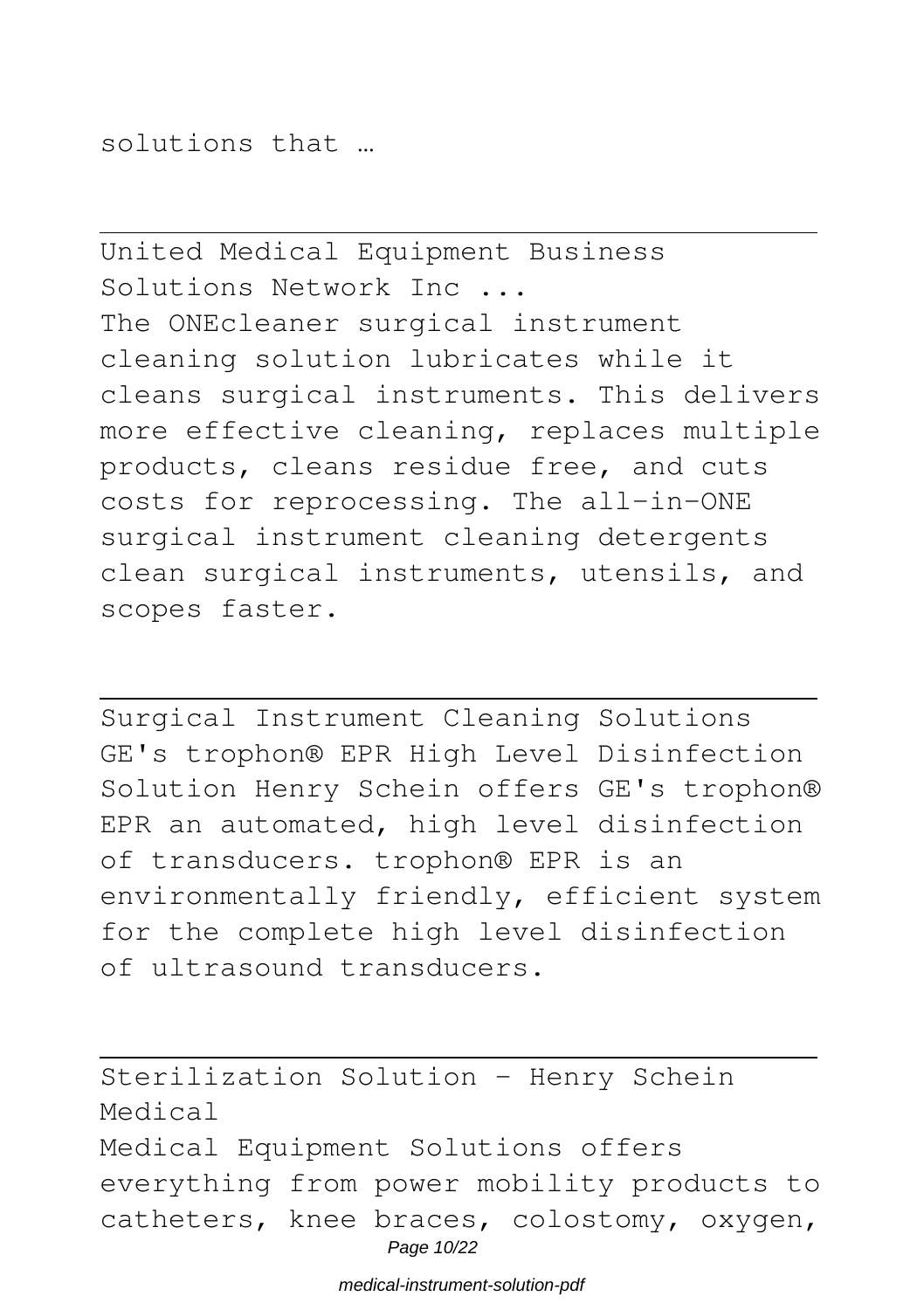and respiratory products. If there is any product we cannot provide, our friendly staff will allocate if for you. The easiest way to contact us is to call 305-529-1715 or 888-529-1715. We can accommodate your short and long term rental needs for manual or electric wheelchairs or scooters, as well as hospital beds and oxygen equipment needs.

medical equipment solutions your local power wheelchair ... Avante Patient Monitoring provides hospitals and medical facilities worldwide a reliable source for repair and refurbishment of patient monitoring equipment. Download Our Catalog ISO 13485:2016

Medical Equipment - Avante Health Solutions - Avante ... The ONEcleaner surgical instrument detergent four enzymes break down all forms of bioburden, working with the surgical instrument cleaning detergents during every cleaning treatment. The product dilution rate of.25 to.5 ounces per gallon of diluent can deliver 512 gallons of surgical instrument cleaning Page 11/22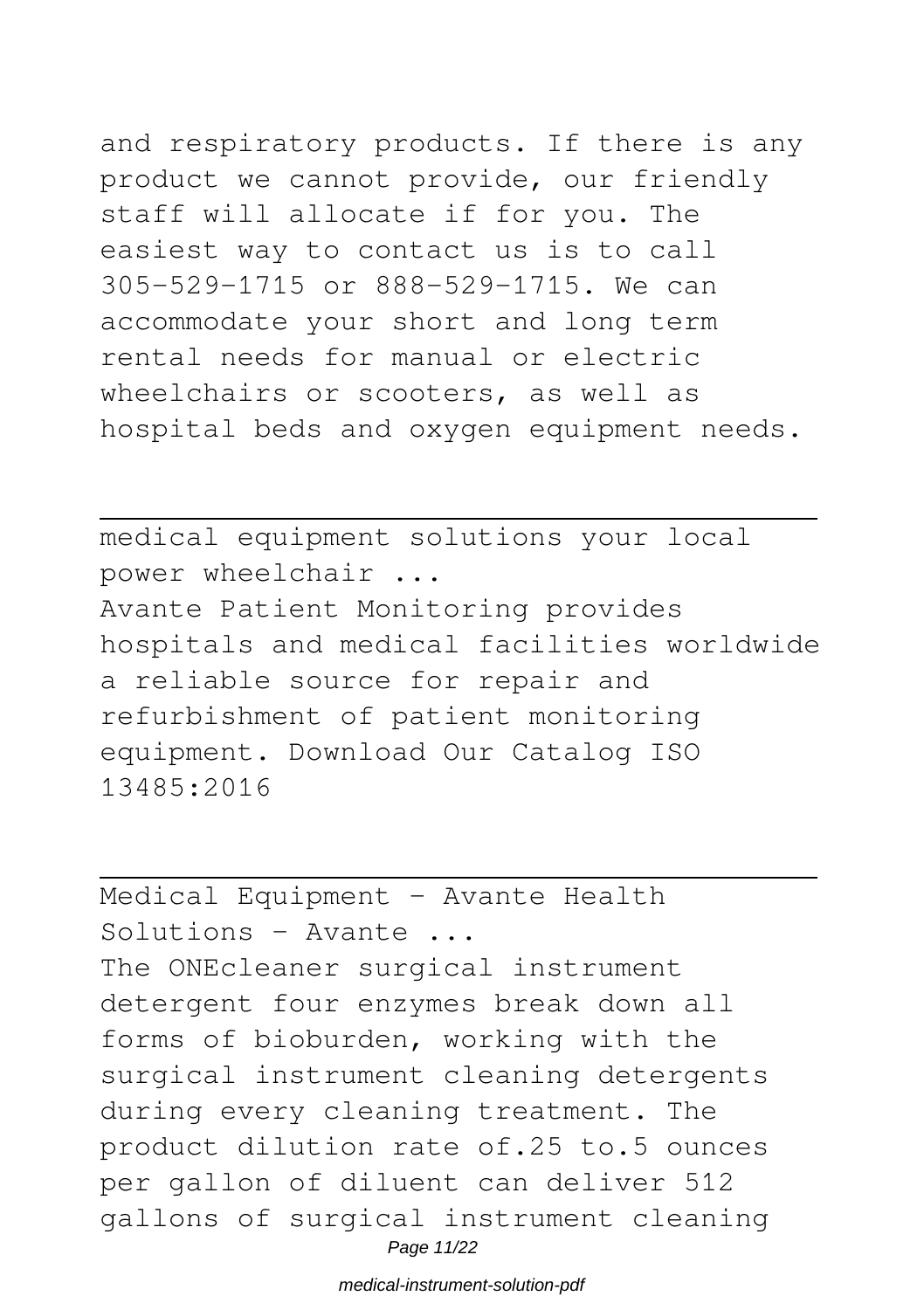detergents.

Enzymatic medical surgical instrument cleaner solutions Chemical solutions can be used to sterilize instruments by soaking in the solution for the required period of time. The chemical agents are peracetic acid, formaldehyde, and gluaraldehyde. When using any of these chemicals, remember to use a well ventilated area with gloves, eye cover, and gowns or aprons for your own protection.

6 Ways to Sterilize Medical Instruments wikiHow Medical Solutions International is the leading manufacturer of recessed patient wall stations that make the dialysis workplace more user-friendly for dialysis professionals. BiPro Systems revolutionized the way bicarbonate and acidified concentrates are delivered to patient dialysis stations.

Medical Solutions United Medical Equipment Business Solutions Network Inc. United Medical Page 12/22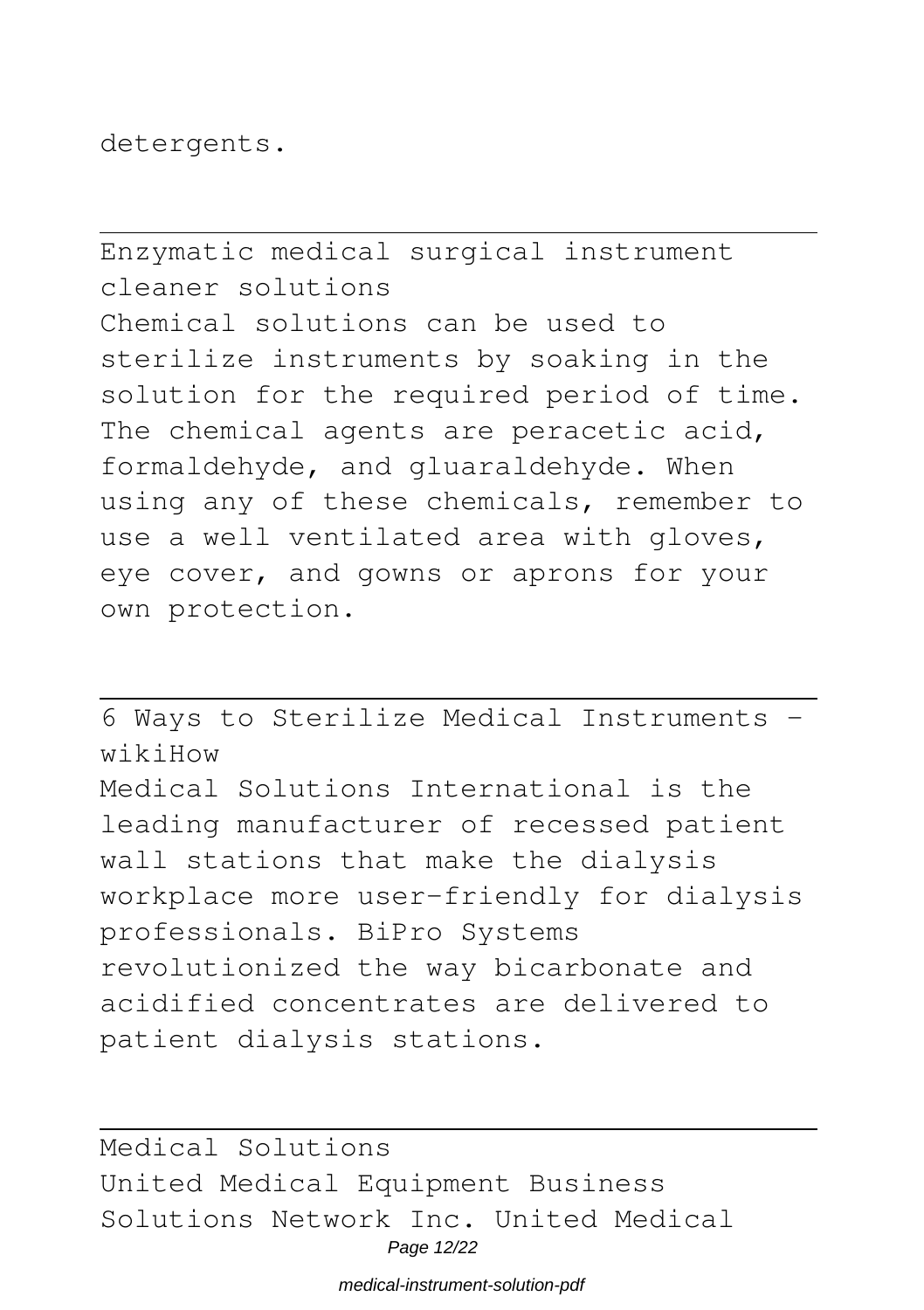Equipment Business Solutions Network Inc. is a provider of reliable resources and solutions to fit the ever-changing needs of an aging population that includes seniors and veterans, as well as those impacted by the COVID-19 pandemic. Uniquely poised to offer health care across the continuum of […]

United Medical Equipment Business Solutions Network Inc ... Our in-depth medical industry knowledge across fluid control and device assembly provides a competitive advantage to medical equipment manufacturers in all aspects of product development and regulatory compliance. ... Emerson's Engineered Solutions team worked with a medical instrument company to immediately deliver the right pinch valve for ...

Medical Industry | Emerson US Learn about STERIS Surgical Instrument Cleaning Chemistries, including point-ofuse solutions, manual cleaning chemistries, automated washing chemistries and specialty chemistries.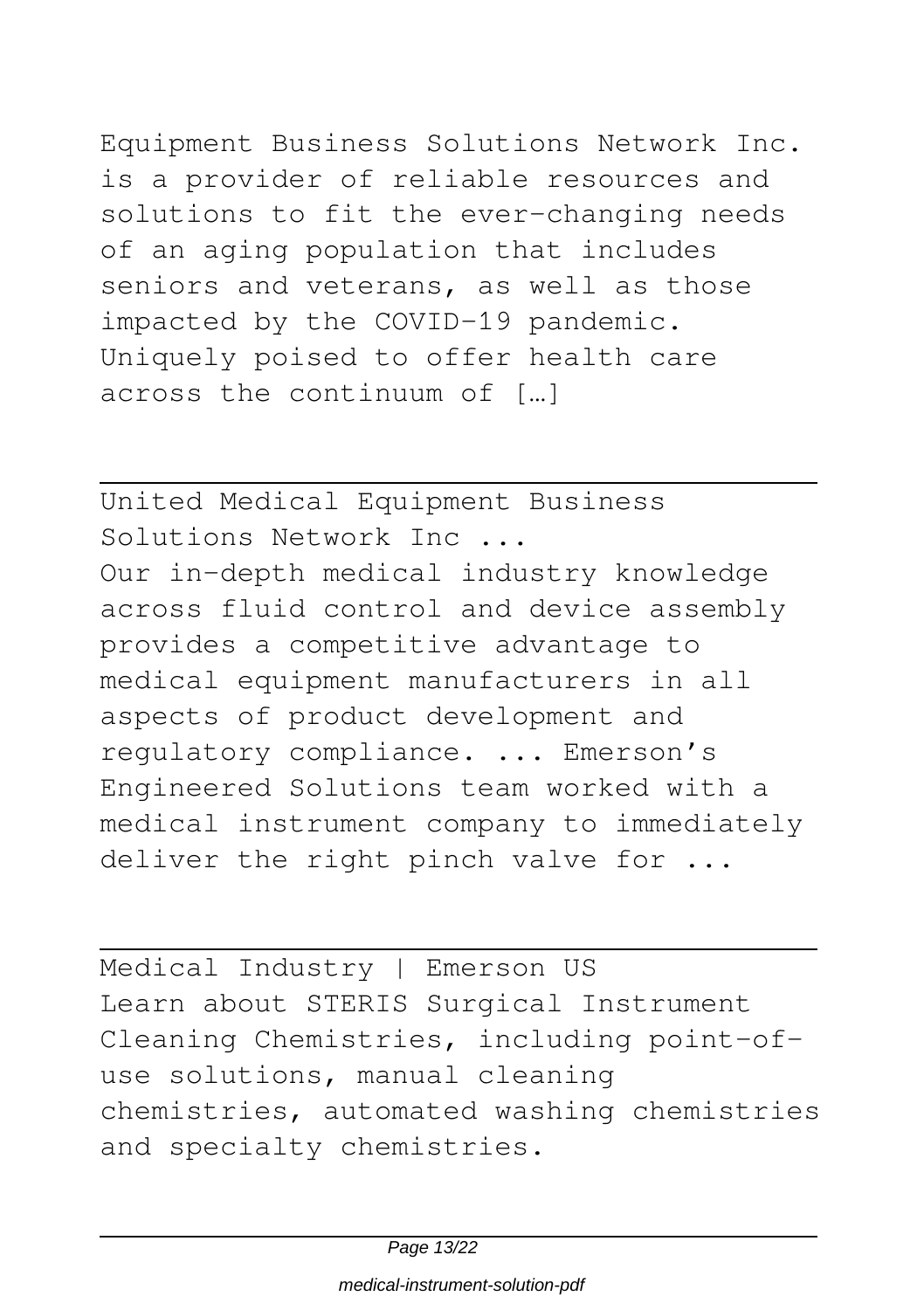Surgical Instrument Cleaning Detergents | **STERIS** 

Medical Instrument Solutions, Inc. is an Illinois Corporation filed on April 11, 2006. The company's filing status is listed as Dissolved. The Registered Agent on file for this company is Aaron W Gensheimer and is located at 11 Guth St, East Dundee, IL 60118. The company has 1 principal on record. The principal is Aaron Gensheimer from Dundee IL.

Medical Instrument Solutions, Inc. in East Dundee, IL ... POC instrument and IT solutions delivering quick, accurate and reliable results for critical- and primary-care clinicians and

for patients self-monitoring coagulation.

Roche - Products and Solutions Your One Source To Maximize Capital Equipment Performance. Avante Health Solutions is making it easier and more affordable for every hospital, clinic and medical practice to have the very best equipment, supplies and service.

Medical Equipment Services & Products -Page 14/22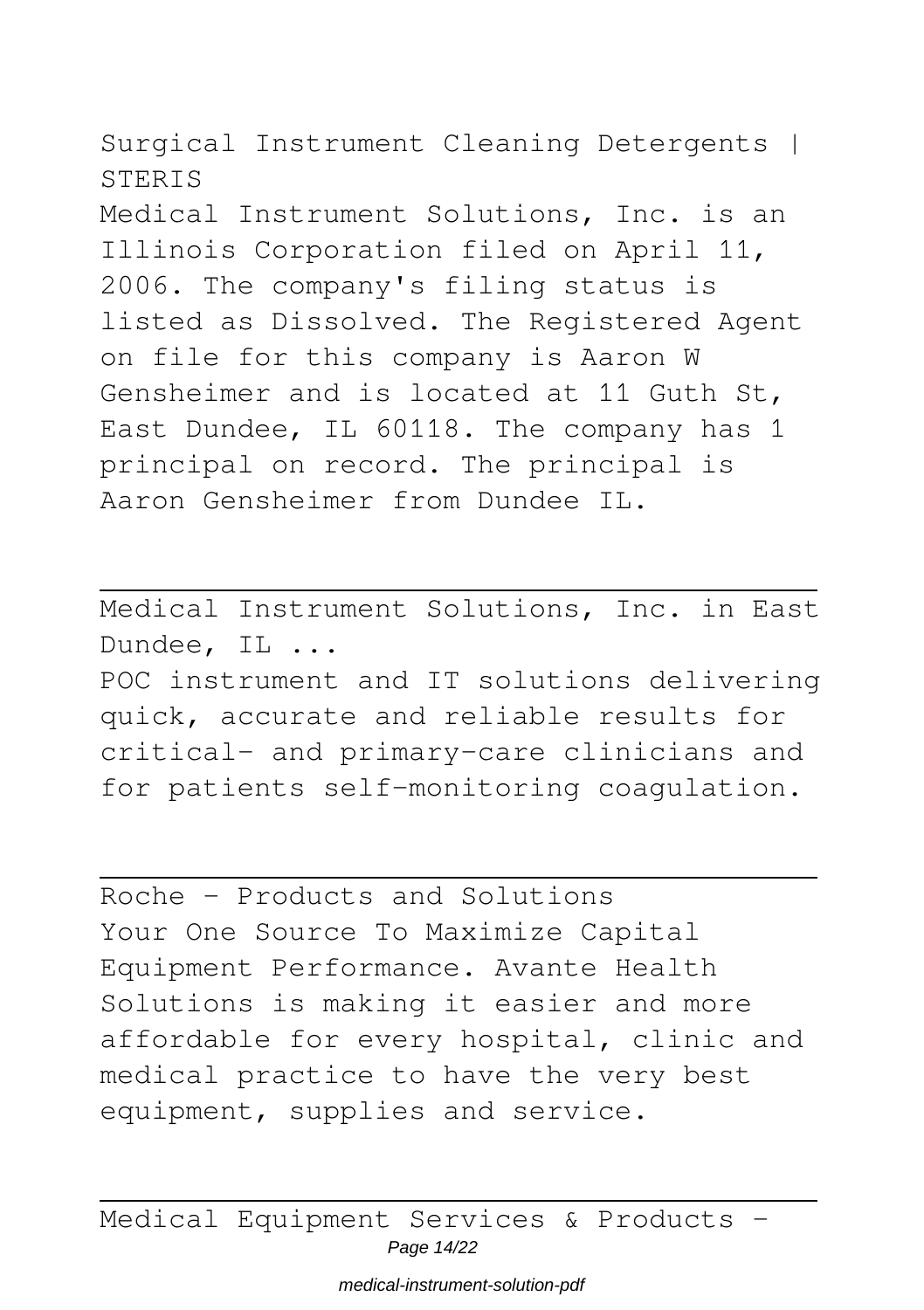### Avante

Solutions can be neutralized by reaction with chemicals such as sodium bisulfite 323, 324 or glycine 325. European authors have suggested that instruments and ventilation therapy equipment should be disinfected by heat rather than by chemicals.

Healthcare Equipment | Disinfection & Sterilization ...

Explore wholesale home medical equipment and supplies. Surgery center supplies and services. Improve performance in your ambulatory surgery center with top-quality surgical supplies including surgical equipment, custom procedure trays, prescription drugs, IV sets and solutions.

GE's trophon® EPR High Level Disinfection Solution Henry Schein offers GE's trophon® EPR an automated, high level disinfection of transducers. trophon® EPR is an environmentally friendly, efficient system for the complete high level disinfection of ultrasound transducers.

*Disinfection of surgical instruments (EN)* See how hospitals clean medical devices

Page 15/22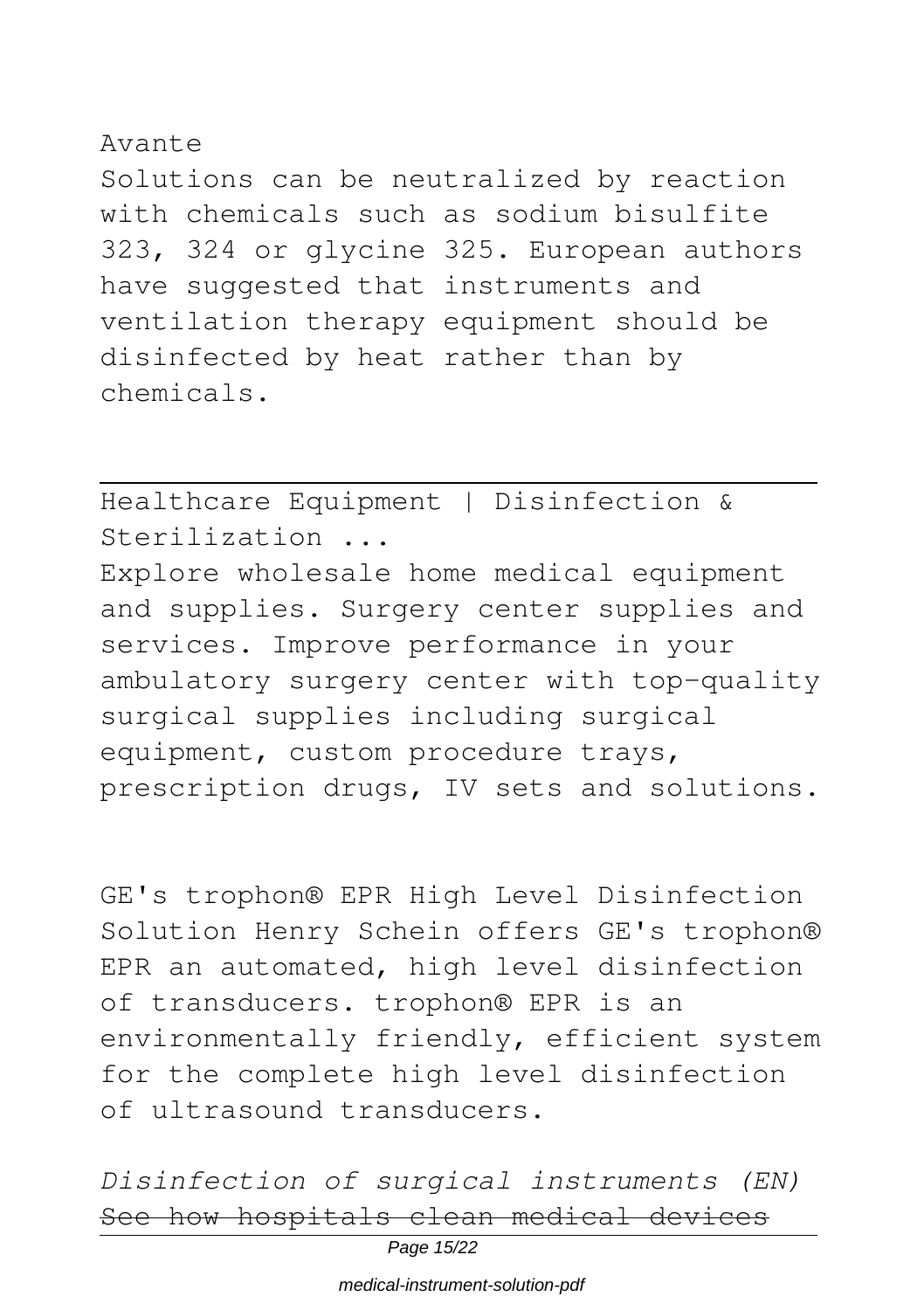Sterilization of Instruments: New Method Dürr Dental disinfection and cleaning of instruments *Medical Design Solutions for Medical Device Assembly-3M Medical Specialties* Resurge Ultrasonic Cleaner and Resurge Instrument Cleaning Solution Application | Dentsply Sirona *Unstable DRUJ (Prof. David Warwick ) Cleaning Surgical Instruments*

General Minor Instrument Tray

Medical Devices and Precision Instrument Manufacturing

Ultrasonic Cleaning in Medical Applications*Removing stains from Instruments*

First Year Medicine Books (MUST HAVES) + iPad ?| clarcasumpangCritical Care Medicine: What books do I recommend for those starting in the ICU (Viewer Question) Ultrasonic cleaning demonstration BEST medical student textbooks for medical school (Preclinical) Anatomy, Physiology and Pathology *Cleaning the Operating Room Between Cases* **Cleaning of Minimally Invasive Surgical Instruments (MIS)** How to clean burnt pans | Ventuno Kitchen Tips How to Clean Instruments Using an Ultrasonic Cleaner Medical Instruments Demonstration **Cleaning and Disinfection MediTray Sterile Processing Solutions for SteriTite Containers | Case** Page 16/22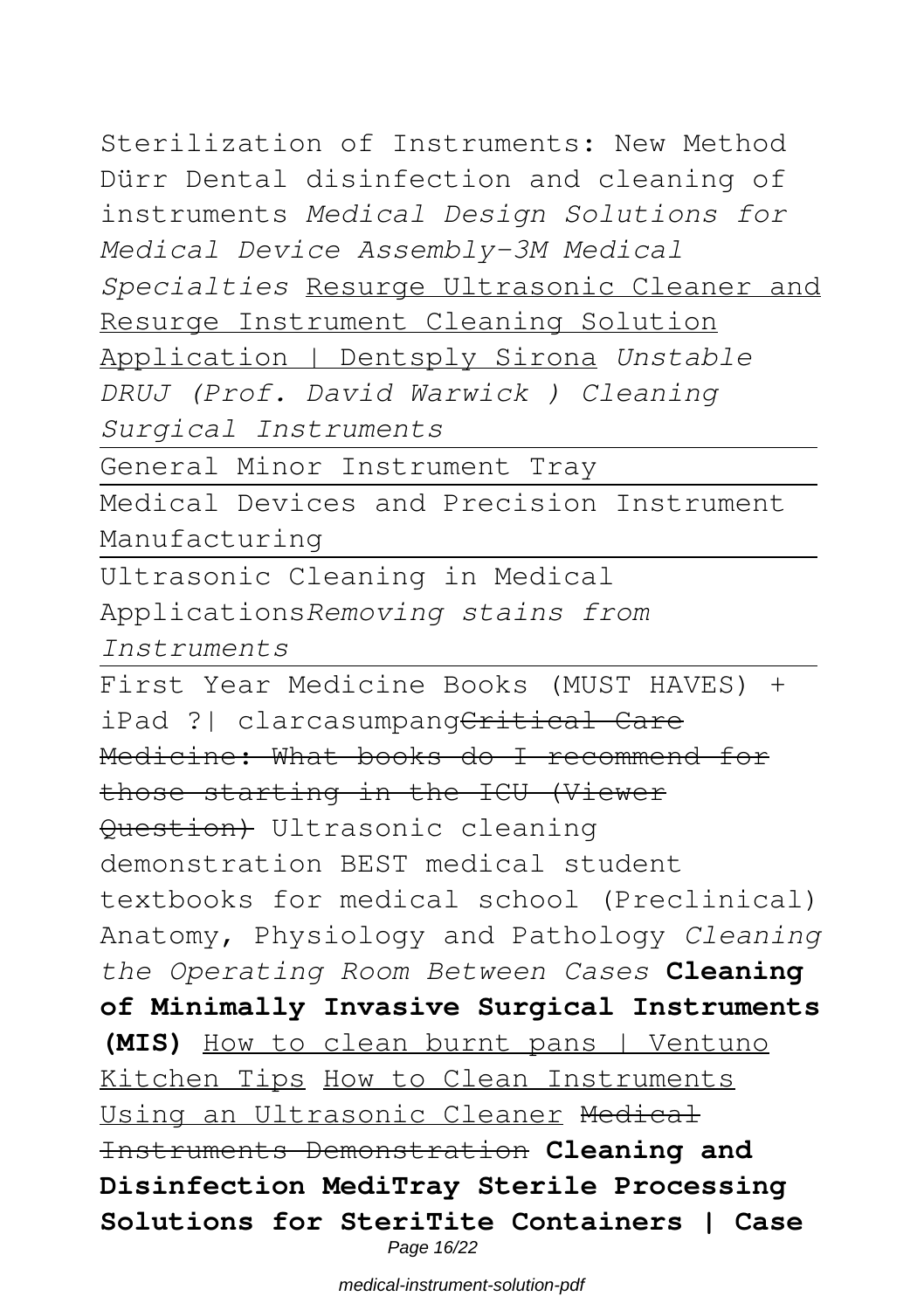# **Medical Lean Medical Instrument Manufacturing Process in KMC Systems Production Cells** The Atlas Copco Medical Air Plant All Surgical Instruments with their uses *ORLocate - surgical instruments tracking solution* **5 Unbelievable Medical Instruments Ever Used** *Surgical and Obstetric Instruments* Using eFuses for overvoltage and inrush current protection Medical Instrument Solution

*The ONEcleaner surgical instrument detergent four enzymes break down all forms of bioburden, working with the surgical instrument cleaning detergents during every cleaning treatment. The product dilution rate of.25 to.5 ounces per gallon of diluent can deliver 512 gallons of surgical instrument cleaning detergents.*

*POC instrument and IT solutions delivering quick, accurate and reliable results for critical- and primary-care clinicians and for patients selfmonitoring coagulation.*

## *Surgical Instrument Cleaning Solutions*

*Healthcare Equipment | Disinfection & Sterilization ...*

Page 17/22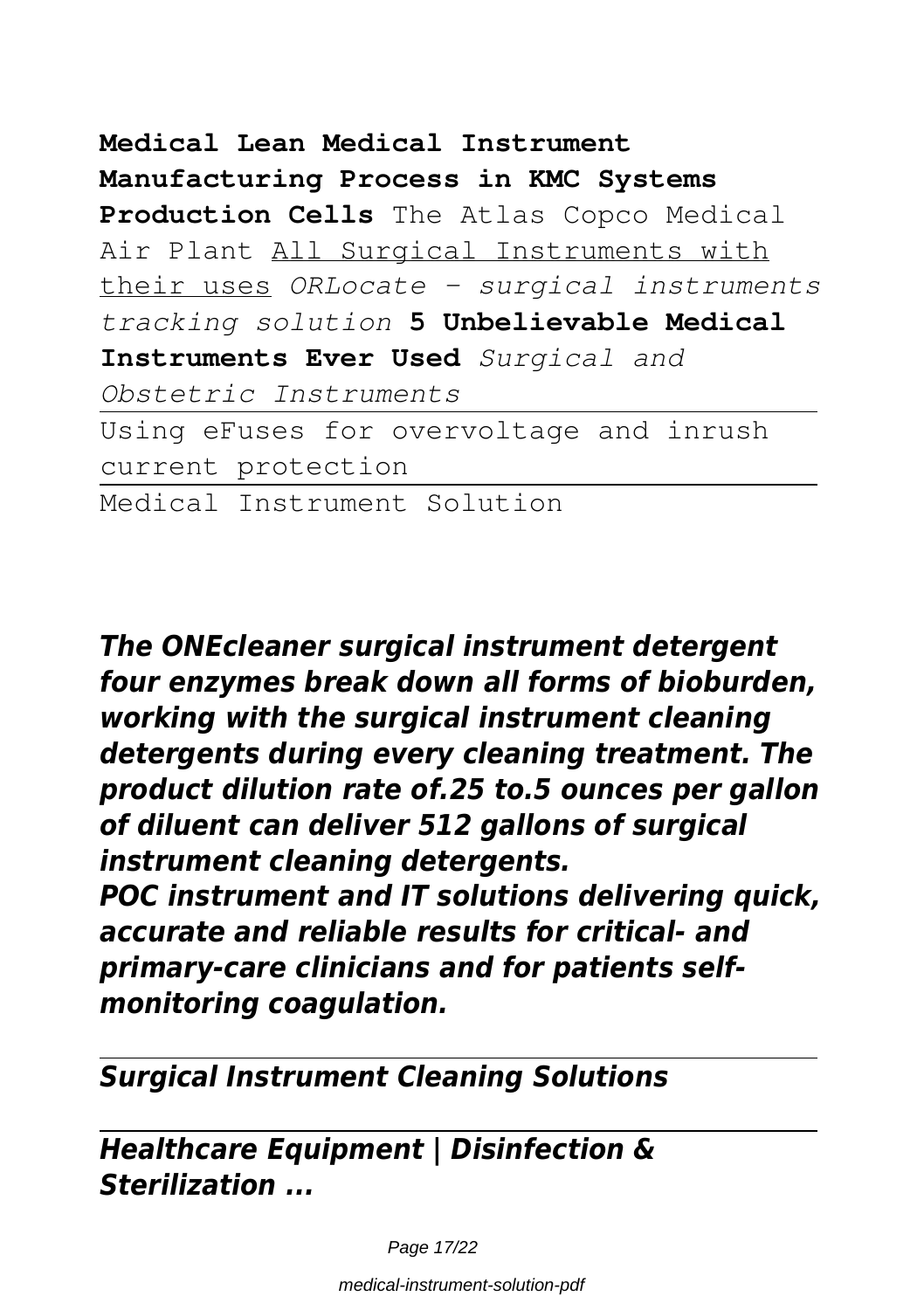The ONEcleaner surgical instrument cleaning solution lubricates while it cleans surgical instruments. delivers more effective cleaning, replaces multiple products, cleans residue free, and cuts costs reprocessing. The all-in-ONE surgical instrum cleaning detergents clean surgical instruments, ute and scopes faste

Highly concentrated mycobactericidal medical & sur instrument disinfectant. NOSOPROTECT is a performance concentrated solution for the cleaning disinfection of heat-resistant and heat-sens instruments. It is recommended for all sure instruments (scalpels, drills, curettes, forceps, scisse as well as medical examination instruments (spec mirrors tweezers..

Medical Equipment Solutions offers everything power mobility products to catheters, knee bra colostomy, oxygen, and respiratory products. If the any product we cannot provide, our friendly staf allocate if for you. The easiest way to contact us is to 305-529-1715 or 888-529-1715. We can accomme your short and long term rental needs for manu electric wheelchairs or scooters, as well as hospital and oxygen equipment nee

medical equipment solutions your local power wheelchair ...

United Medical Equipment Business Solutions Network Inc ...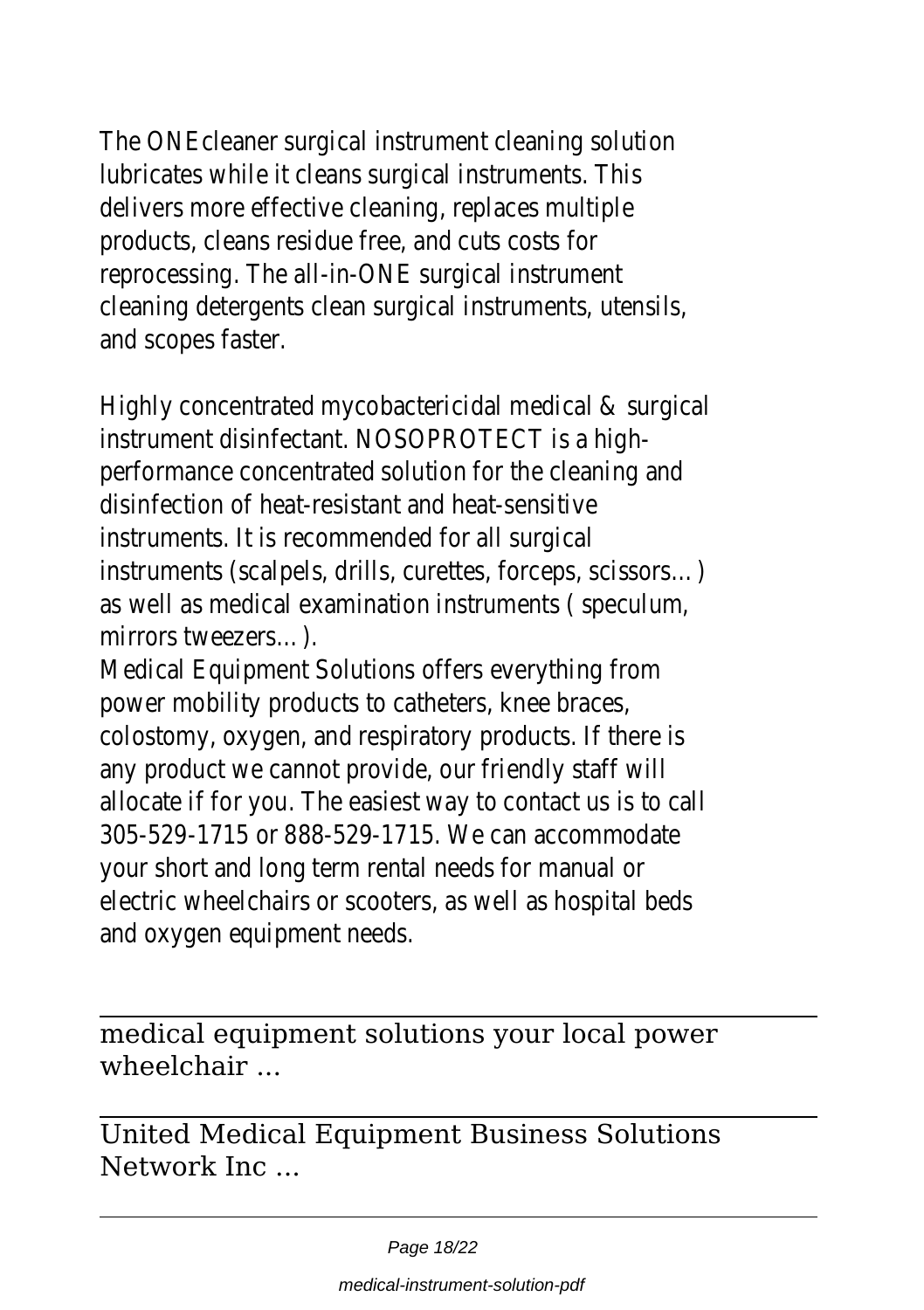Medical Equipment - Avante Health Solutions - Avante ...

Solutions can be neutralized by reaction with chemicals such as sodium bisulfite 323, 324 or glycine 325. European authors have suggested that instruments and ventilation therapy equipment should be disinfected by heat rather than by chemicals.

**Avante Patient Monitoring provides hospitals and medical facilities worldwide a reliable source for repair and refurbishment of patient monitoring equipment. Download Our Catalog ISO 13485:2016**

**United Medical Equipment Business Solutions Network Inc. United Medical Equipment Business Solutions Network Inc. is a provider of reliable resources and solutions to fit the everchanging needs of an aging population that includes seniors and veterans, as well as those impacted by the COVID-19 pandemic. Uniquely poised to offer health care across the continuum of […]**

**Medical Industry | Emerson US**

**Cleaners and Solutions - McKesson**

Page 19/22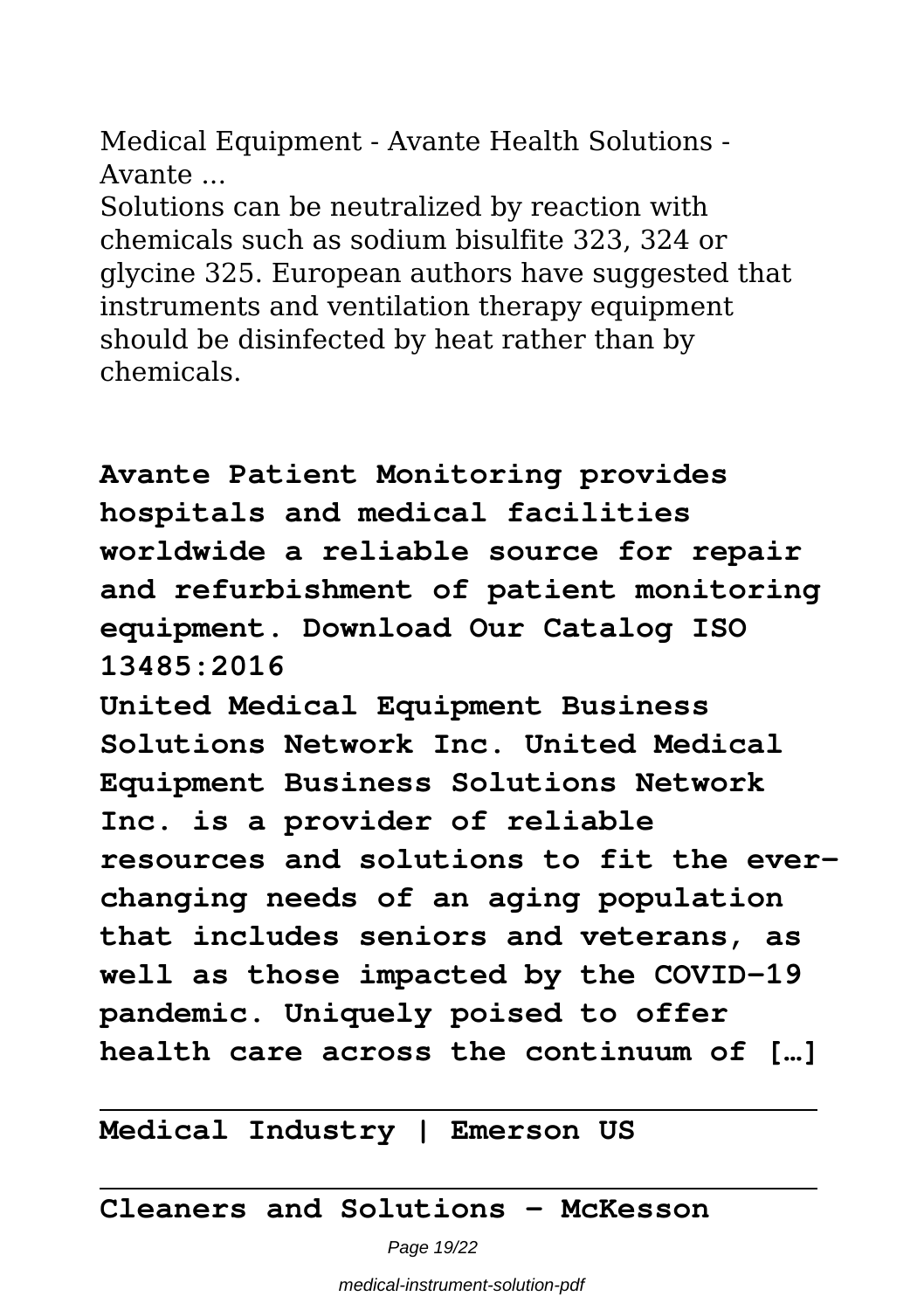# **Medical-Surgical**

Your One Source To Maximize Capital Equipment Performance. Avante Health Solutions is making it easier and more affordable for every hospital, clinic and medical practice to have the very best equipment, supplies and service.

Medical Instrument Solutions, Inc. is an Illinois Corporation filed on April 11, 2006. The company's filing status is listed as Dissolved. The Registered Agent on file for this company is Aaron W Gensheimer and is located at 11 Guth St, East Dundee, IL 60118. The company has 1 principal on record. The principal is Aaron Gensheimer from Dundee IL.

Instrument Wipes. McKesson Medical-Surgical has a wide selection of instrument cleaners and solutions such as cleaning brushes, instrument cleaning solutions, instrument disinfectant, instrument wipes, instrument cleaning kits, and more. Shop our selection of instrument cleaners and solutions from top brands including Sklar, Steris, and our own private label brand, McKesson Brand.

Our in-depth medical industry knowledge across fluid control and device assembly provides a competitive advantage to medical equipment manufacturers in all aspects of product development and regulatory compliance. ... Emerson's Engineered Solutions team worked with a medical instrument company to immediately deliver the right pinch valve for ...

Page 20/22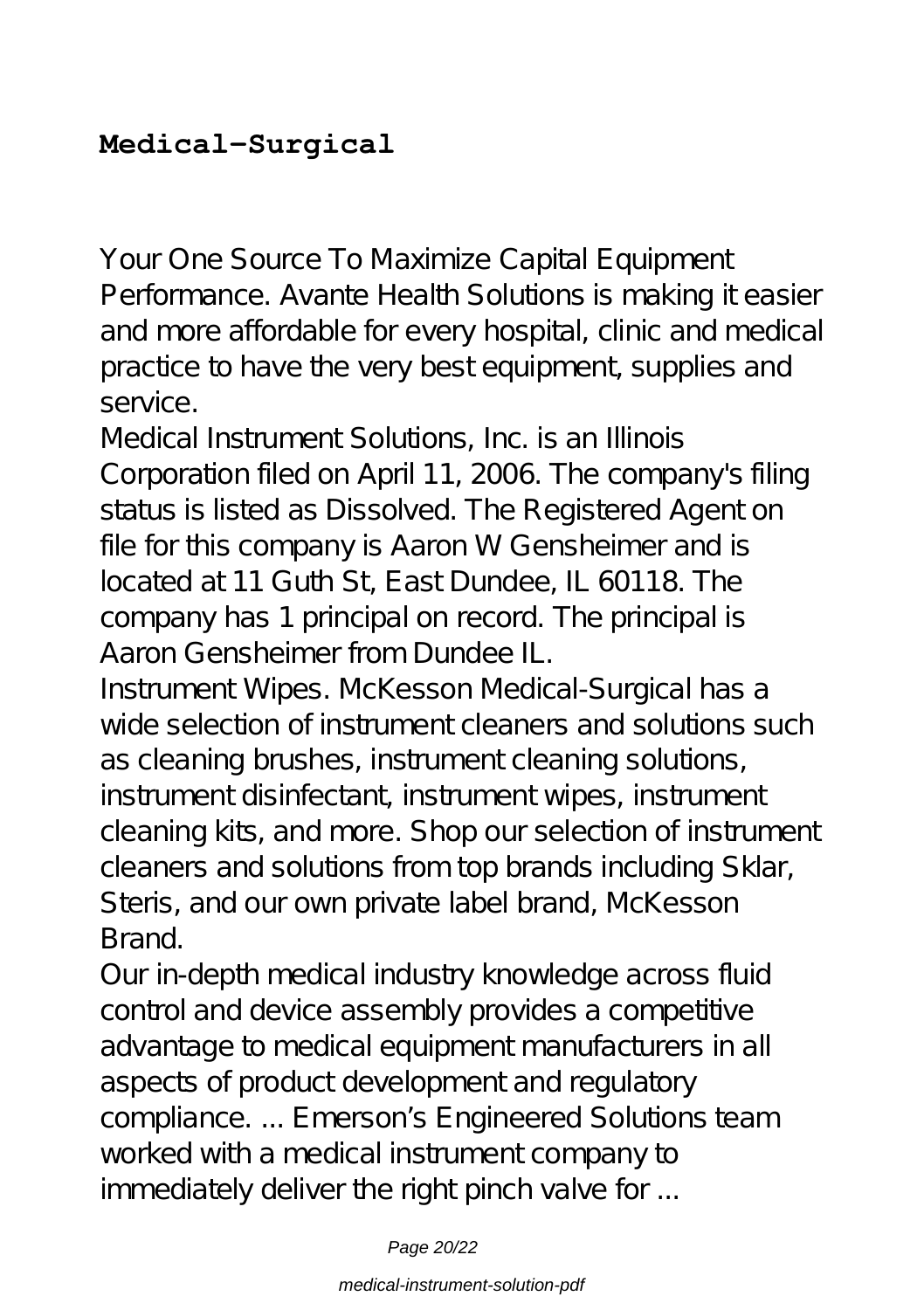**Explore wholesale home medical equipment and supplies. Surgery center supplies and services. Improve performance in your ambulatory surgery center with top-quality surgical supplies including surgical equipment, custom procedure trays, prescription drugs, IV sets and solutions.**

**Sterilization Solution - Henry Schein Medical**

**Instrument Disinfectants for Hospitals & Clinics – MEDALKAN United Medical Equipment Business Solutions Network Inc. is a provider of reliable resources and solutions to fit the ever-changing needs of an aging population that includes seniors and veterans, as well as those impacted by the COVID-19 pandemic. Uniquely poised to offer health care across the continuum of care, United Medical Equipment has solutions that …**

Chemical solutions can be used to sterilize instruments by soaking in the solution for the required period of time. The chemical agents are peracetic acid, formaldehyde, and gluaraldehyde. When using any of these chemicals, remember to use a well ventilated area with gloves, eye cover, and gowns or aprons for your own protection.

6 Ways to Sterilize Medical Instruments - wikiHow